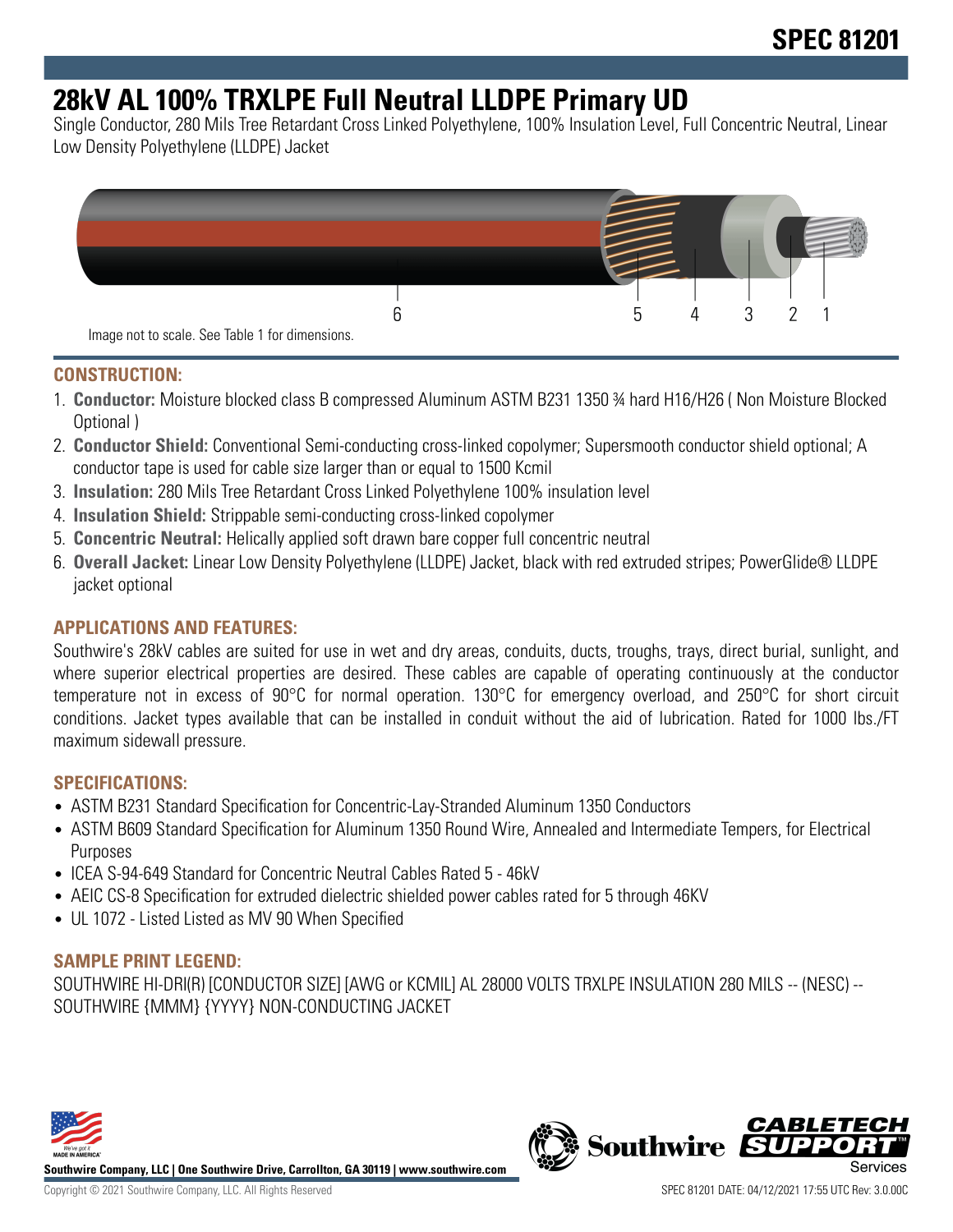#### **Table 1 – Weights and Measurements**

| <b>Stock</b><br>Number | Cond.<br><b>Size</b> | <b>Diameter</b><br>Over<br>Conductor | <b>Diameter</b><br>Over<br>Insulation | Insul.<br><b>Thickness</b> | <b>Diameter</b><br>Over<br>Insulation<br>Shield | Concentric<br>Neutral | <b>Neutral DC</b><br>Resistance<br>$25^{\circ}$ C | Jacket<br><b>Thickness</b> | Approx.<br>OD) | Approx.<br>Weight | Min<br>Bending<br>Radius | Max Pull<br>Tension* |
|------------------------|----------------------|--------------------------------------|---------------------------------------|----------------------------|-------------------------------------------------|-----------------------|---------------------------------------------------|----------------------------|----------------|-------------------|--------------------------|----------------------|
|                        | AWG/<br>Kcmil        | inch                                 | inch                                  | mil                        | inch                                            | No. x AWG             | $\Omega$ /1000ft                                  | mil                        | inch           | lb<br>/1000ft     | inch                     | $\mathsf{lb}$        |
| <b>TBA</b>             | (1)                  | 0.289                                | 0.886                                 | 280                        | 0.966                                           | 13x14                 | 0.202                                             | 50                         | 1.194          | 658               | 14.3                     | 502                  |
| TBA                    | (19)                 | 0.322                                | 0.919                                 | 280                        | 0.999                                           | 13x14                 | 0.202                                             | 50                         | 1.227          | 689               | 14.7                     | 502                  |
| <b>TBA</b>             | 1/0<br>(1)           | 0.325                                | 0.922                                 | 280                        | 1.002                                           | 16x14                 | 0.164                                             | 50                         | 1.230          | 732               | 14.8                     | 634                  |
| 662998^                | 1/0<br>(19)          | 0.352                                | 0.949                                 | 280                        | 1.029                                           | 16x14                 | 0.164                                             | 50                         | 1.257          | 758               | 15.1                     | 634                  |
| <b>TBA</b>             | 2/0<br>(19)          | 0.395                                | 0.992                                 | 280                        | 1.072                                           | 13x12                 | 0.128                                             | 50                         | 1.332          | 891               | 16.0                     | 799                  |
| TBA                    | 3/0<br>(19)          | 0.443                                | 1.040                                 | 280                        | 1.120                                           | 16x12                 | 0.104                                             | 50                         | 1.380          | 1009              | 16.6                     | 1007                 |
| TBA                    | 4/0<br>(19)          | 0.498                                | 1.095                                 | 280                        | 1.195                                           | 13x10                 | 0.080                                             | 50                         | 1.499          | 1232              | 18.0                     | 1270                 |
| TBA                    | 250<br>(37)          | 0.558                                | 1.164                                 | 280                        | 1.264                                           | 16x10                 | 0.065                                             | 50                         | 1.568          | 1413              | 18.8                     | 1500                 |
| TBA                    | 350<br>(37)          | 0.661                                | 1.267                                 | 280                        | 1.367                                           | 16x9                  | 0.052                                             | 80                         | 1.756          | 1796              | 21.1                     | 2100                 |

All dimensions are nominal and subject to normal manufacturing tolerances

◊ Cable marked with this symbol is a standard stock item

\* Pulling tension based on pulling eye directly connected to conductor

^ Super-Smooth conductor shield and HIDRI PLUS Jacket



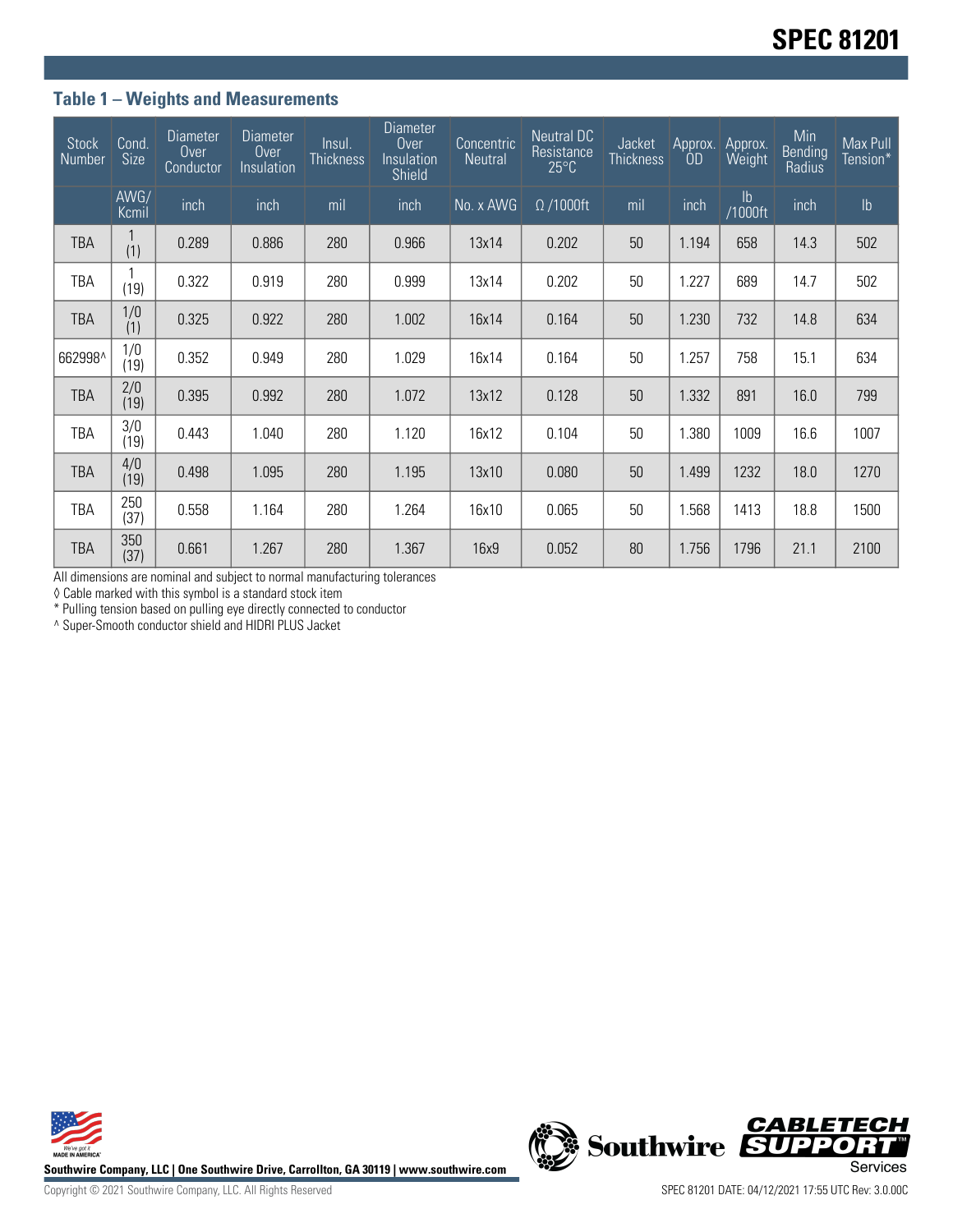#### **Table 2 – Electrical and Engineering Data**

| Cond<br><b>Size</b> | <b>DC</b><br>Resistance<br>@ 25°C | AC<br>Resistance<br>@ 90°C | Capacitive<br>Reactance @<br>60Hz | <b>Inductive</b><br>Reactance<br>@ 60Hz | <b>Charging</b><br>Current | <b>Dielectric</b><br>Loss | Zero<br>Sequence<br>Impedance* | Positive<br>Sequence<br>Impedance* | Short<br>Circuit<br>Current <sup>@</sup><br>30 Cycle | Allowable<br>Ampacity in<br>Duct 90°Ct | Allowable<br>Ampacity<br><b>Directly</b><br>Buried 90°C‡ |
|---------------------|-----------------------------------|----------------------------|-----------------------------------|-----------------------------------------|----------------------------|---------------------------|--------------------------------|------------------------------------|------------------------------------------------------|----------------------------------------|----------------------------------------------------------|
| AWG/<br>Kcmil       | $\Omega/1000$ ft                  | $\Omega/1000$ ft           | $M\Omega^*1000$ ft                | $\Omega/1000$ ft                        |                            | A/1000ft W/1000ft         | $\Omega/1000$ ft               | $\Omega/1000$ ft                   | Amp                                                  | Amp                                    | Amp                                                      |
| (1)                 | 0.211                             | 0.265                      | 0.068                             | 0.052                                   | 0.238                      | 1.152                     | $0.456 + 0.095$                | $0.267 + j0.051$                   | 4758.3                                               | 140                                    | 175                                                      |
| (19)                | 0.211                             | 0.265                      | 0.064                             | 0.050                                   | 0.253                      | 1.226                     | $0.455 + 0.093$                | $0.267 + j0.050$                   | 4758.3                                               | 140                                    | 175                                                      |
| 1/0<br>(1)          | 0.168                             | 0.211                      | 0.064                             | 0.050                                   | 0.254                      | 1.232                     | $0.371 + 0.075$                | $0.213 + j0.049$                   | 5856.3                                               | 155                                    | 195                                                      |
| 1/0<br>(19)         | 0.168                             | 0.211                      | 0.061                             | 0.049                                   | 0.266                      | 1.292                     | $0.371 + j0.074$               | $0.213 + j0.048$                   | 5856.3                                               | 155                                    | 195                                                      |
| 2/0<br>(19)         | 0.133                             | 0.167                      | 0.057                             | 0.048                                   | 0.286                      | 1.386                     | $0.295 + 0.060$                | $0.170 + j0.047$                   | 7560.0                                               | 180                                    | 225                                                      |
| 3/0<br>(19)         | 0.105                             | 0.132                      | 0.053                             | 0.046                                   | 0.307                      | 1.490                     | $0.238 + j0.049$               | $0.136 + j0.045$                   | 9304.6                                               | 205                                    | 250                                                      |
| 4/0<br>(19)         | 0.0836                            | 0.105                      | 0.049                             | 0.045                                   | 0.332                      | 1.609                     | $0.186 + 0.043$                | $0.110 + j0.044$                   | 12017.3                                              | 235                                    | 285                                                      |
| 250<br>(37)         | 0.0707                            | 0.089                      | 0.045                             | 0.044                                   | 0.362                      | 1.756                     | $0.156 + j0.037$               | $0.094 + j0.041$                   | 14790.5                                              |                                        |                                                          |
| 350<br>(37)         | 0.0505                            | 0.064                      | 0.040                             | 0.043                                   | 0.407                      | 1.975                     | $0.117 + 0.033$                | $0.071 + j0.039$                   | 18652.0                                              | 305                                    | 370                                                      |

\* Calculations are based on three cables triplexed / concentric shield / Conductor temperature of 90°C / Shield temperature of 45°C / Earth resistivity of 100 ohmsmeter

† Ampacities are based on Figure 7 of ICEA T-117-734 (Single circuit trefoil, 100% load factor, 90°C conductor temperature, earth RHO 90, 36" burial depth)

‡ Ampacities are based on Figure 1 of ICEA T-117-734 (Single circuit trefoil, 100% load factor, 90°C conductor temperature, earth RHO 90, 36" burial depth)





**CABLETECH**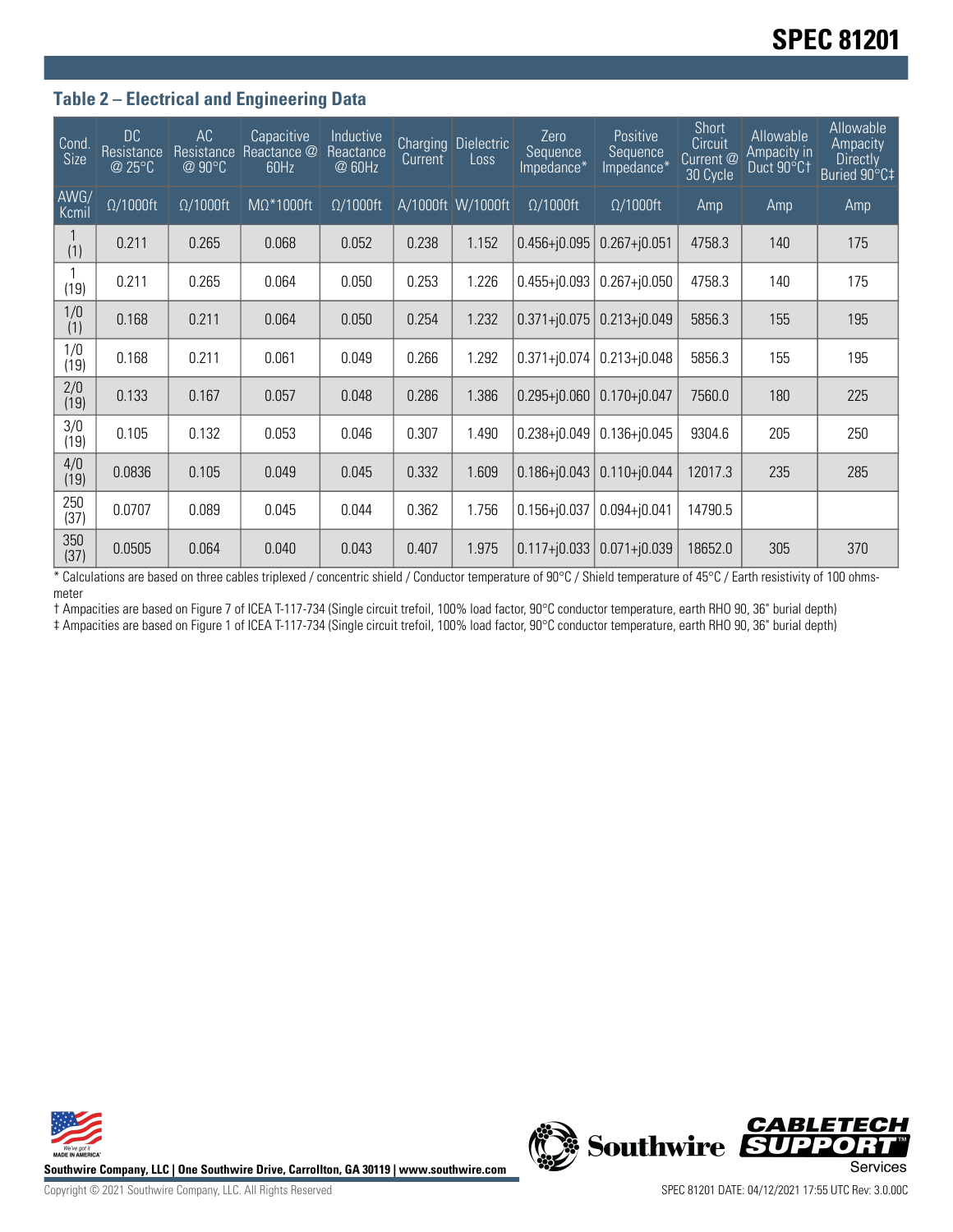## **Table 3 – Weights and Measurements (Metric)**

| <b>Stock</b><br><b>Number</b> | Cond.<br>Size | <b>Diameter</b><br>Over<br>Conductor | <b>Diameter</b><br>Over<br>Insulation | Insul.<br><b>Thickness</b> | <b>Diameter</b><br>Over<br>Insulation<br>Shield | Concentric<br>Neutral | Neutral DC<br>Resistance<br>$25^{\circ}$ C | Jacket<br><b>Thickness</b> | Approx.<br>0 <sub>D</sub> | Approx.<br>Weight | Min<br>Bending<br>Radius | Max Pull<br>Tension* |
|-------------------------------|---------------|--------------------------------------|---------------------------------------|----------------------------|-------------------------------------------------|-----------------------|--------------------------------------------|----------------------------|---------------------------|-------------------|--------------------------|----------------------|
|                               | AWG/<br>Kcmil | mm                                   | mm                                    | mm                         | mm                                              | No. x AWG             | $\Omega$ /km                               | mm                         | mm                        | kg/km             | mm                       | newton               |
| <b>TBA</b>                    | (1)           | 7.34                                 | 22.50                                 | 7.11                       | 24.54                                           | 13x14                 | 0.66                                       | 1.27                       | 30.33                     | 979               | 363.22                   | 2234                 |
| TBA                           | (19)          | 8.18                                 | 23.34                                 | 7.11                       | 25.37                                           | 13x14                 | 0.66                                       | 1.27                       | 31.17                     | 1025              | 373.38                   | 2234                 |
| TBA                           | 1/0<br>(1)    | 8.25                                 | 23.42                                 | 7.11                       | 25.45                                           | 16x14                 | 0.54                                       | 1.27                       | 31.24                     | 1089              | 375.92                   | 2821                 |
| 662998^                       | 1/0<br>(19)   | 8.94                                 | 24.10                                 | 7.11                       | 26.14                                           | 16x14                 | 0.54                                       | 1.27                       | 31.93                     | 1128              | 383.54                   | 2821                 |
| <b>TBA</b>                    | 2/0<br>(19)   | 10.03                                | 25.20                                 | 7.11                       | 27.23                                           | 13x12                 | 0.42                                       | 1.27                       | 33.83                     | 1326              | 406.40                   | 3556                 |
| <b>TBA</b>                    | 3/0<br>(19)   | 11.25                                | 26.42                                 | 7.11                       | 28.45                                           | 16x12                 | 0.34                                       | 1.27                       | 35.05                     | 1502              | 421.64                   | 4481                 |
| TBA                           | 4/0<br>(19)   | 12.65                                | 27.81                                 | 7.11                       | 30.35                                           | 13x10                 | 0.26                                       | 1.27                       | 38.07                     | 1833              | 457.20                   | 5652                 |
| TBA                           | 250<br>(37)   | 14.17                                | 29.57                                 | 7.11                       | 32.11                                           | 16x10                 | 0.21                                       | 1.27                       | 39.83                     | 2103              | 477.52                   | 6675                 |
| TBA                           | 350<br>(37)   | 16.79                                | 32.18                                 | 7.11                       | 34.72                                           | 16x9                  | 0.17                                       | 2.03                       | 44.60                     | 2673              | 535.94                   | 9345                 |

All dimensions are nominal and subject to normal manufacturing tolerances

◊ Cable marked with this symbol is a standard stock item

\* Pulling tension based on pulling eye directly connected to conductor

^ Super-Smooth conductor shield and HIDRI PLUS Jacket